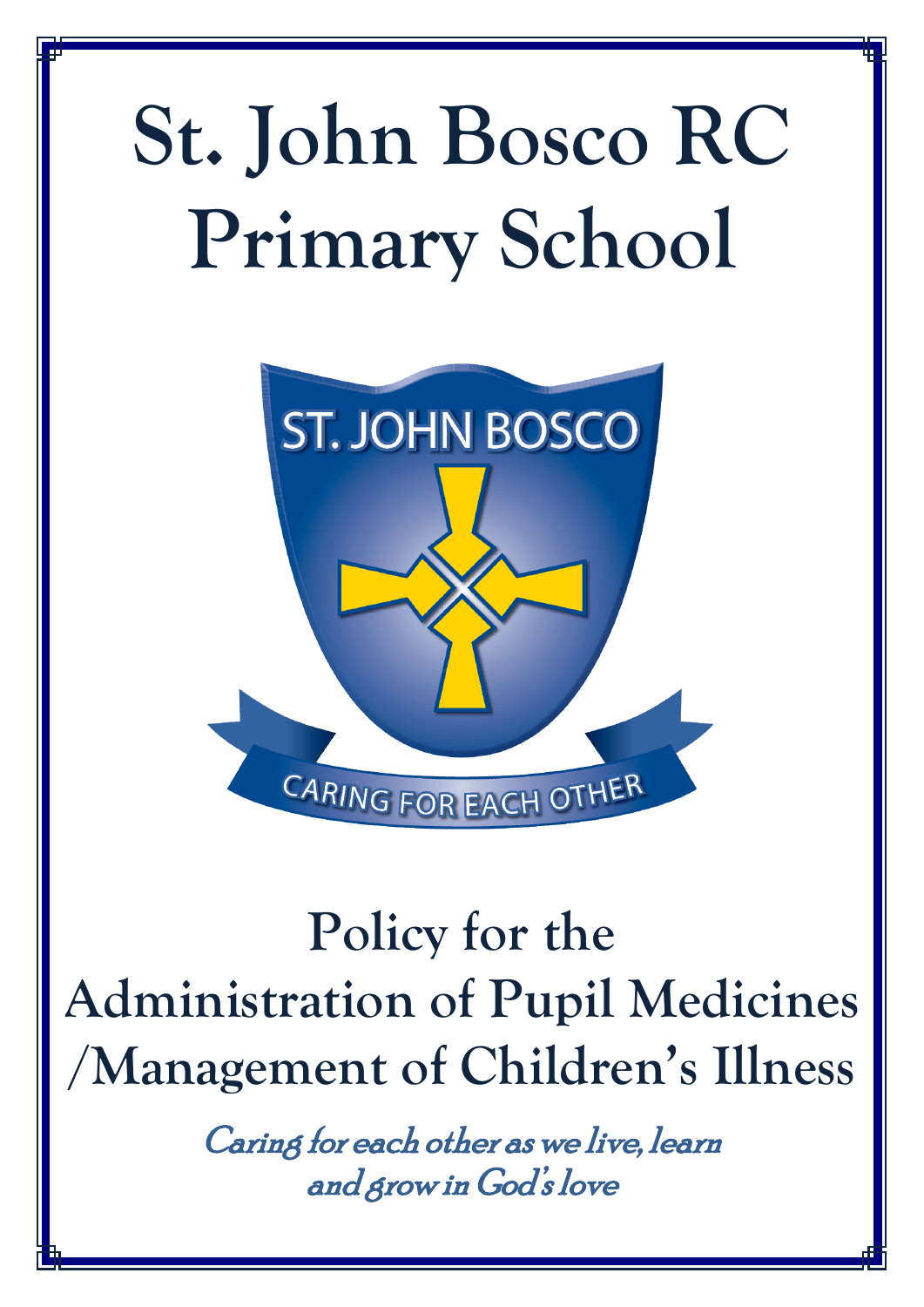# **CONTENTS**

## **Sections**

- **1.** Aim
- **2.** Overview

# **Specific Policies and Procedures**

- **3.** Illness in School
- **4.** Medicines in School
- **5.** Procedures For Managing Prescription Medicines which Need to be Taken During the School Day *Procedures for Managing Prescription Medicines on Trips and Outings Procedures for Managing Prescription Medicines during Sporting Activitiess*
- **6.** Roles and Responsibilities of Staff Administering Prescription Medicines *Parental Responsibilities in respect of their child's medical needs Non Prescription Medicines Assisting Children with long-term or complex medical needs Children Carrying and Taking Medication Themselves*
- **7.** Staff Training in Dealing with Medical Needs
- **8.** Safe Storage of Medicines
- **9.** Adrenaline Pens
- **10.**Emergency Procedures
- **11.**Risk Assessment and Management Procedures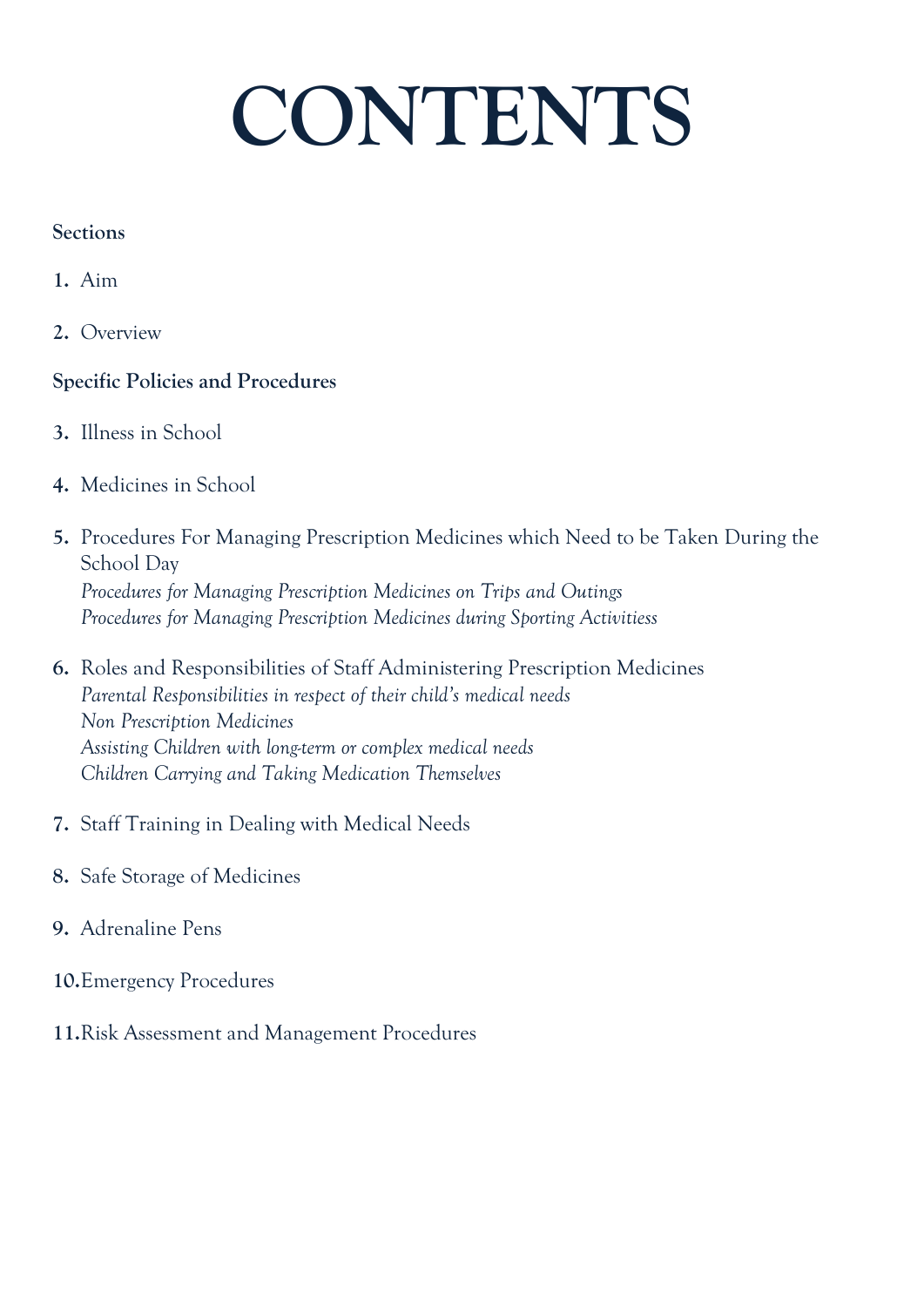# **POLICY FOR THE ADMINISTRATION OF PUPIL MEDICINES AND MANAGEMENT OF CHILDREN'S ILLNESS**

#### **Aim:**

The aim of this policy is to effectively support individual children with medical needs and to enable pupils to achieve regular attendance.

#### **Overview:**

- Children who are generally unwell should not be in school and should not return to school until they are fit to participate in the curriculum as normal (some exceptions are discussed later in the policy).
- Parents are responsible for any medicines their children may need (the school may support the administration of some medicines on request).
- In the event of an illness occurring during the school day; the school will make every effort to contact the parents, or a designated carer, with the view to the child going home.
- Parents are responsible for providing the school with emergency contact numbers and for updating these as necessary.
- Parents must be ready and willing to remove an ill child or make arrangements for care elsewhere. No child would be sent home alone when ill.
- If a child's health needs are likely to affect their normal participation in school life, then it is the responsibility of the parents to inform the school of this fact. This should be done on the admission form when applying to the school, or for subsequent developments, by letter.
- All staff are expected to be responsible for the care of the children's health in the school. As such staff would be expected to exhibit the same level of response as would be expected of a careful and prudent parent in similar circumstances.
- The school has a number of designated First Aiders for dealing with accidental injury. In the case of a children's illness this should be reported to the school secretary. Where it is suspected that a child will need urgent medical attention, for an illness or accident, an ambulance should be summoned on 999 and the Headteacher or Deputy Headteacher informed.
- The Health and Safety committee of the Governing Body, together with the Headteacher, are responsible for ensuring that this Policy and Guidelines are implemented and adhered to.
- All supply staff and visitors who will be working with children must be issued with a copy of details of children with specific ongoing medical needs and any procedures or plans in place to cover those needs.
- Parents are encouraged to provide a hat and sun block for children during the summer months. High factor sunscreens are available which are long lasting and will provide protection for children through the lunch period even when administered in the morning. Children may bring sunscreen to school for self administration. Staff will apply sunscreen in exceptional circumstances (ie. There is extreme sensitivity to the sun and the child is too young or has special needs which prevent self application)
- Children are encouraged to bring a water bottle to school everyday but particularly so in the hottest months.
- Parents are strongly encouraged to administer medicines to their children outside of the school day.
- Medicines will only be administered on the school site when there is no other alternative, and when failure to do so would be of detriment to the child's health.
- Non-prescription medicines will **never** be administered by a member of staff.
- Parents must complete **a consent form** before any medicines are administered on site.
- Staff must keep a record of any medicines administered on site.
- Medicines must be kept in the labelled containers in the school office or staff room refrigerator (where refrigeration is necessary).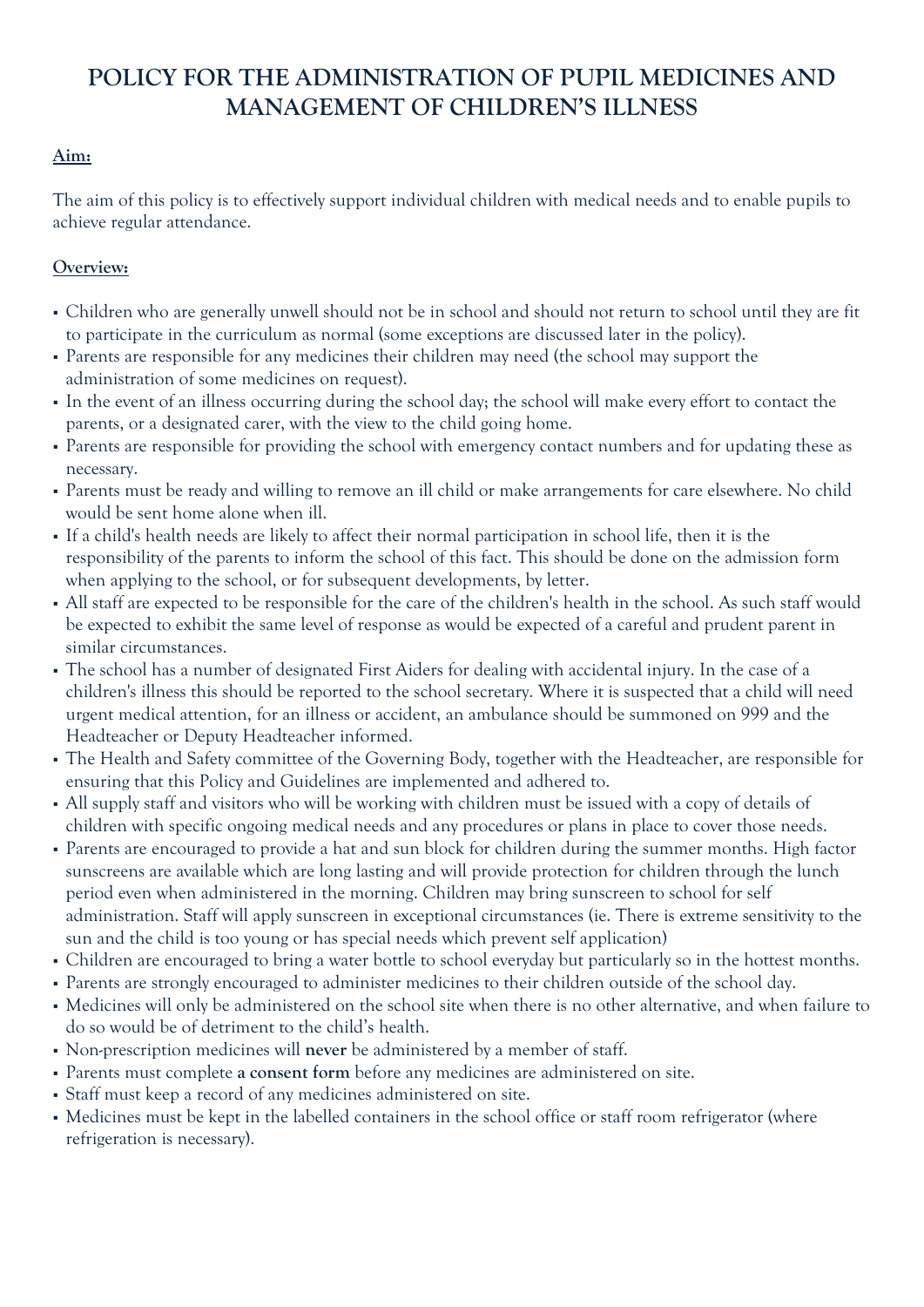#### **SPECIFIC POLICIES AND PROCEDURES**

#### **ILLNESS IN SCHOOL**

A child will be allowed to attend school whilst unwell if suffering from a chronic illness and on advice from the School Health Service would benefit from leading as normal and happy life as possible.

#### **MEDICINES IN SCHOOL**

- Medicines should only be taken into School when essential; that is where it would be detrimental to a child's health if the medicine were not administered during the school 'day'.
- The School will only accept medicines that have been prescribed by a doctor, dentist, nurse prescriber or pharmacist prescriber.
- Medicines will always be provided in the original container as dispensed by a pharmacist and include the prescriber's instructions for administration.
- The School will never accept medicines that have been taken out of the container as originally dispensed nor make changes to dosages on parental instructions.
- It is helpful, where clinically appropriate, if medicines are prescribed in dose frequencies which enable them to be taken outside school hours. Parents are encouraged to ask the prescriber about this. **It is to be noted that medicines that need to be taken three times a day could be taken in the morning, after school hours and at bedtime.**

Prescribed medicines will be administered in school on the following conditions:

- A pupil medication request form had been submitted.
- The Doctor prescribing has cleared the child to return to school.
- Clear instructions about administering the medicine are given and the medicine is clearly labeled: *Name of the child*

*Dose/frequency of administration Instructions for administration pharmacy Date of dispensing Cautionary advice Expiry date*

- All effort has been made to schedule the dosage of the medication so that it does not fall within the school times.
- Parents are responsible for delivering and collecting medicines from the school office at the end of the school day.
- Medicines will not generally be kept in school with the following exception:

*Medication associated with treatment as appropriate to an agreed Individual Treatment Plan. Inhalers for Asthma*

*Antibiotics- Completion of a course on a GPs instructions where the dosage schedule makes administration in school unavoidable.*

- Aspirin should never be given to a child under the age of 12.
- Medicines will be kept in a secure place in the school office. If refrigeration is required then they will be placed in an airtight container marked medicines in the fridge.
- No medicine can be given without the parents consent via a pupil medication form.
- Medicines brought to school must be given to the school office by the parent on arrival. On no account should children keep medicine with them in bags or classrooms.
- This is normal procedure when issuing all medicines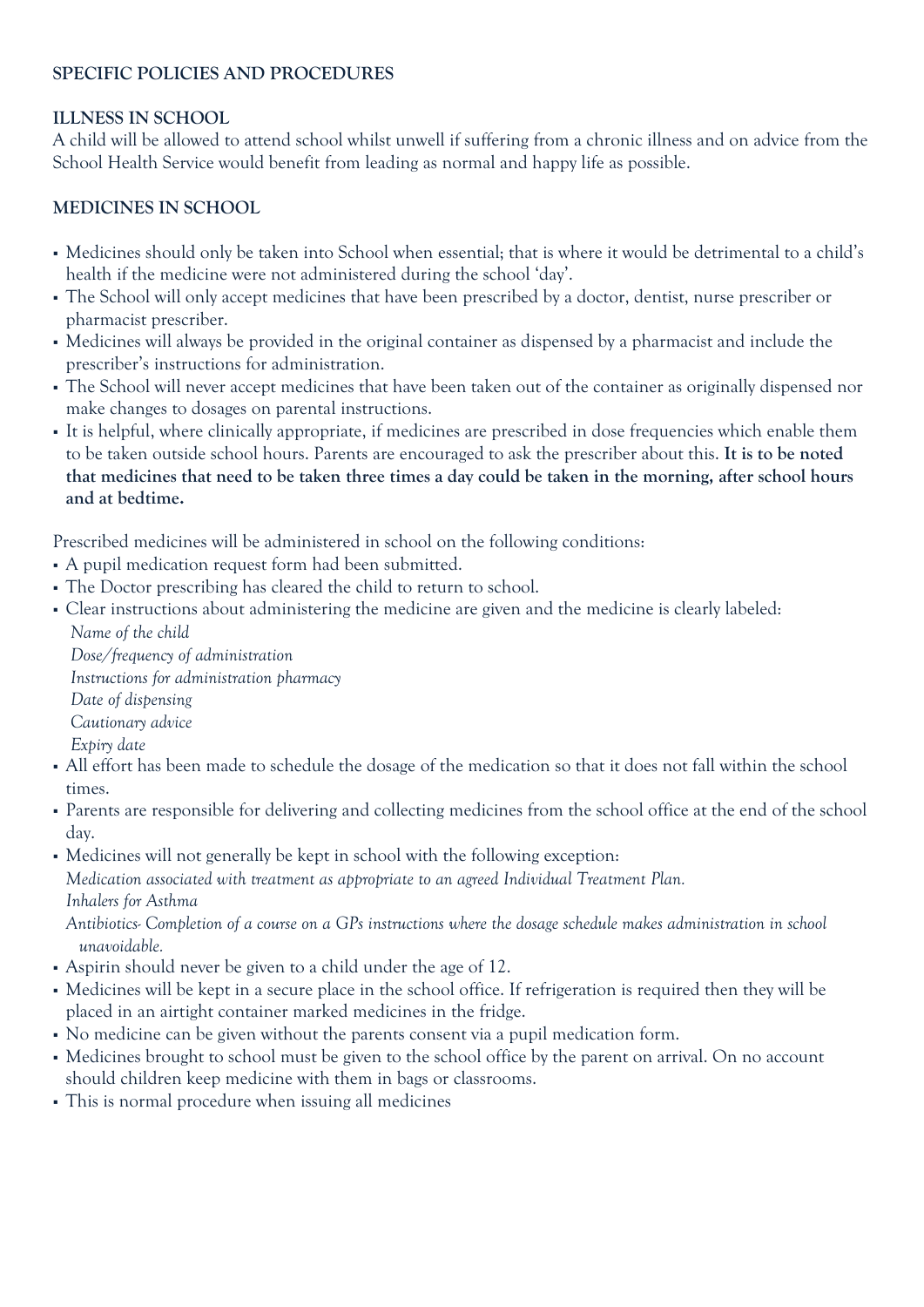#### **PROCEDURES FOR MANAGING PRESCRIPTION MEDICINES WHICH NEED TO BE TAKEN DURING THE SCHOOL DAY**

#### **Procedures for managing prescription medicines on trips and outings**

- The School encourages children with medical needs to participate in safely managed visits. The School will consider reasonable adjustments to enable children with medical needs to participate fully and safely on visits. This might also include risk assessments for specific children.
- Staff supervising excursions will always be aware of any medical needs, and relevant emergency procedures. A copy of any health care plans will be taken on visits in the event of the information being needed in an emergency.

#### **Procedures for managing prescription medicines during sporting activities**

- Any restrictions on a child's ability to participate in PE will be recorded in their individual health care plan. All adults will be aware of issues of privacy and dignity for children with particular needs.
- Some children may need to take precautionary measures before or during exercise. Children need immediate access to necessary specific medicines, such as inhalers (see section: children carrying and taking their medicines themselves).

#### **ROLES AND RESPONSIBILITY OF STAFF MANAGING ADMINISTRATION OF MEDICINES**

- Medicine will only be administered by the School when essential; that is where it would be detrimental to a child's health if the medicine were not administered during the school 'day'.
- No child will be given medicines without their parent's written consent (it is only necessary to seek consent from one parent).
- Any member of staff giving medicines to a child will check:
	- <sup>o</sup> *the child's name*
	- <sup>o</sup> *prescribed dose*
	- <sup>o</sup> *expiry date*
	- <sup>o</sup> *written instructions provided by the prescriber on the label or container.*
- If in doubt about any procedure staff will not administer the medicines but check with the parents or a health professional before taking further action. If staff have any other concerns related to administering medicine to a particular child, the issue will be discussed with the parent, if appropriate, or with a health professional attached to the School.
- **Staff administering medicine will complete and sign a record each time they give medicine to a child.**

#### **Parental responsibilities in respect of their child's medical needs**

- Parents should not send a child to school if he/she is unwell.
- Parents must inform the school and after school setting (e.g. After School Club) about any particular needs before a child is admitted or when a child first develops a medical need.
- It must be a Parent (includes any person who is not a parent of a child but has parental responsibility for or care of a child) who gives consent for medicines to be administered.
- **Parents should make every effort to arrange for medicines to be administered outside of the school day, or to come into school and administer medicines themselves.**
- Parents should encourage children to self-administer medicines, where it is appropriate to do so.
- Parents must inform the school about any medicine that is to be administered during the school 'day'.
- Parents must complete **a consent form** before any medicine can be administered by a member of staff.

#### **Non-prescription medicines**

Staff will **never** administer non-prescribed medicines to children.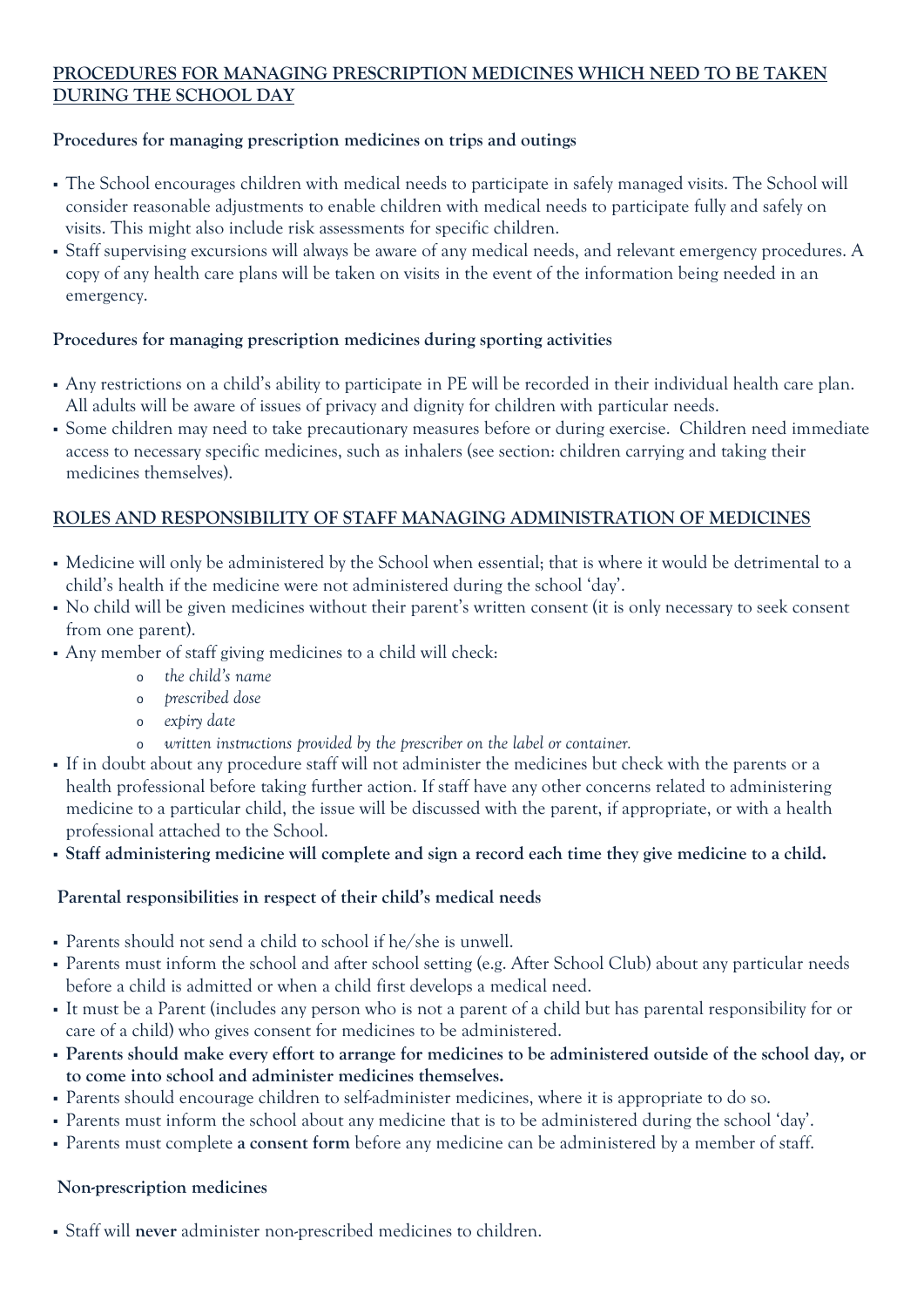#### **Assisting children with long-term or complex medical needs**

- Where a child has a long term medical need, a written health care plan will be drawn up with the parents and health professionals.
- Parents must inform the school about any particular needs before a child is admitted or when a child first develops a medical need.

#### **Children carrying and taking their medicines themselves**

- The school encourages children to take responsibility for the management of their own medicines.
- Older children with a long-term illness should, whenever possible, assume complete responsibility under the supervision of their parent. Children develop at different rates and so the ability to take responsibility for their own medicines varies. This is borne in mind when making a decision about transferring responsibility to a child.
- If children are able to take their medicines themselves, staff may only need to supervise, though the medicine should still be stored by the school.

### **STAFF TRAINING IN DEALING WITH MEDICAL NEEDS**

- New members of staff are made aware of the medicines policy and procedures during a health and safety induction meeting, held within the first month of employment.
- Thirteen members of staff are qualified in basic first aid, and have undertaken an accredited first aid training course. We have three nominated First Aiders. All staff are aware of who the first-aiders are.
- In the event of a child with specific medical needs joining the school, the school will seek advice on staff training needs from the LEA.

#### **RECORD KEEPING**

- Parents must tell the school or setting about the medicines that their child needs to take and provide details of any changes to the prescription or the support required. However, staff should make sure that this information is the same as that provided by the prescriber. Medicines should always be provided in the original container as dispensed by a pharmacist and include the prescriber's instructions.
- In all cases where medicine is to be administrated by a member of staff, parents must complete and return **a consent form** to ensure that details of medicines are recorded in a standard format. Staff should check that any details provided by parents, or in particular cases by a paediatrician or specialist nurse, are consistent with the instructions on the medicine container.
- The school will keep a record of any medicines administered by staff. This record will be completed by the member of staff administering the medicine.
- **All records** relating to medicines **will be kept in the school office** with the first aid boxes, accident/near miss records, emergency medicine and 'medicine to be administered on site' container.

#### **SAFE STORAGE OF MEDICINES**

- Large volumes of medicines should not be stored.
- Staff will only store, supervise and administer medicine that has been prescribed for an individual child.
- Medicines will be stored strictly in accordance with product instructions (paying particular note to temperature) and in the original container in which dispensed.
- Staff should ensure that the supplied container is clearly labelled with the name of the child, the name and dose of the medicine and the frequency of administration. This should be easy if medicines are only accepted in the original container as dispensed by a pharmacist in accordance with the prescriber's instructions.
- Where a child needs two or more prescribed medicines, each should be in a separate container. Nonhealthcare staff should never transfer medicines from their original containers.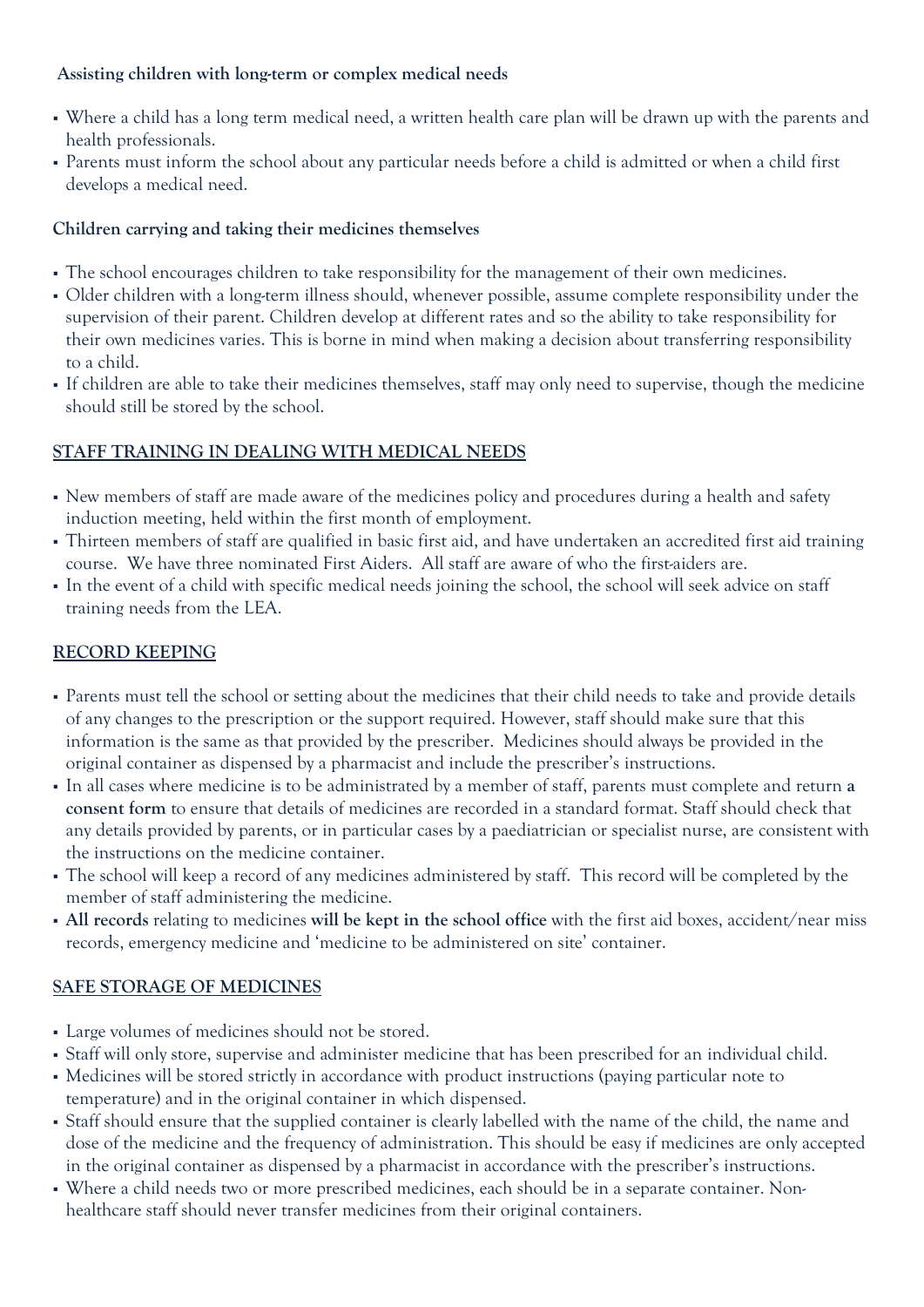- All emergency medicines, such as asthma inhalers and adrenaline pens, should be readily available to children and should not be locked away.
- The school allows children to carry their own inhalers.
- **Other non-emergency medicines are kept in a labelled box with the medicine records file in the school office**. **Those medicines which need to be refrigerated are kept in an airtight container, which is clearly labelled, in the staff room refrigerator.**
- Any medicine to be administered by staff must be taken to the school office at the start of the day and kept securely, or placed in a labelled container in the staff room refrigerator (in the case of medicines which need to be refrigerated). **Children are not usually permitted to carry medicine themselves**, apart from inhalers which may be needed throughout the school day.
- There may be other specific cases where medication is needed throughout the school day and it is more practicable for the child to carry the medicine with them. If this is the case, the headteacher's permission must be sought, and **a consent form** must be completed by the parent.

#### **ADRENALINE PENS (EPI-PENS)**

F

If required Adrenaline pens will be kept in the **school office**.

#### **EMERGENCY PROCEDURES**

 **The nominated first-aiders are:**  Miss Debbie Mills (Nursery Nurse) Mrs Leigh Brettle (Teaching Assistant) Miss Stacey Kelly (Nursery Nurse) **These members of staff should be called upon in the event of a medical emergency**.

#### **Staff qualified in First Aid:**

| Mrs H. Muldowney                                             | (FS Leader)                                |
|--------------------------------------------------------------|--------------------------------------------|
| Miss L. Pears                                                | (Nursery Teacher)                          |
| Mrs G. Gray                                                  | (Class Teacher)                            |
| Miss B. Crawley                                              | (Class Teacher)                            |
| Mr A. Pickering                                              | (Class Teacher)                            |
| Mrs D. Clark                                                 | (HLTA)                                     |
| Mrs V. Miller                                                | (HLTA)                                     |
| Mrs J. Elliott                                               | (Teaching Assistant/Lunchtime Supervisor)  |
| Mrs C. McKillion                                             | (Teaching Assistant/Lunchtime Supervisor)  |
| Mrs N. Harrison                                              | (Teaching Assistant)                       |
| Miss S. Crane                                                | (Curriculum and Teaching Support Assistant |
| These members of staff can deal with minor first aid issues. |                                            |

- Details of first aid procedures can be found in the First Aid Policy which is kept in the policies file in the school office.
- If a child needs hospital treatment, a member of staff should always accompany the child, and should stay until the parent arrives.
- Staff should **never take children to hospital in their own car**; it is safer to call an ambulance.

#### **RISK ASSESSMENT AND MANAGEMENT PROCEDURES**

- Risk assessments for first aid provision and the management of medical conditions will be carried out on a regular basis by the Risk Assessments Co-ordinator.
- Copies of these risk assessments can be found in the school office.